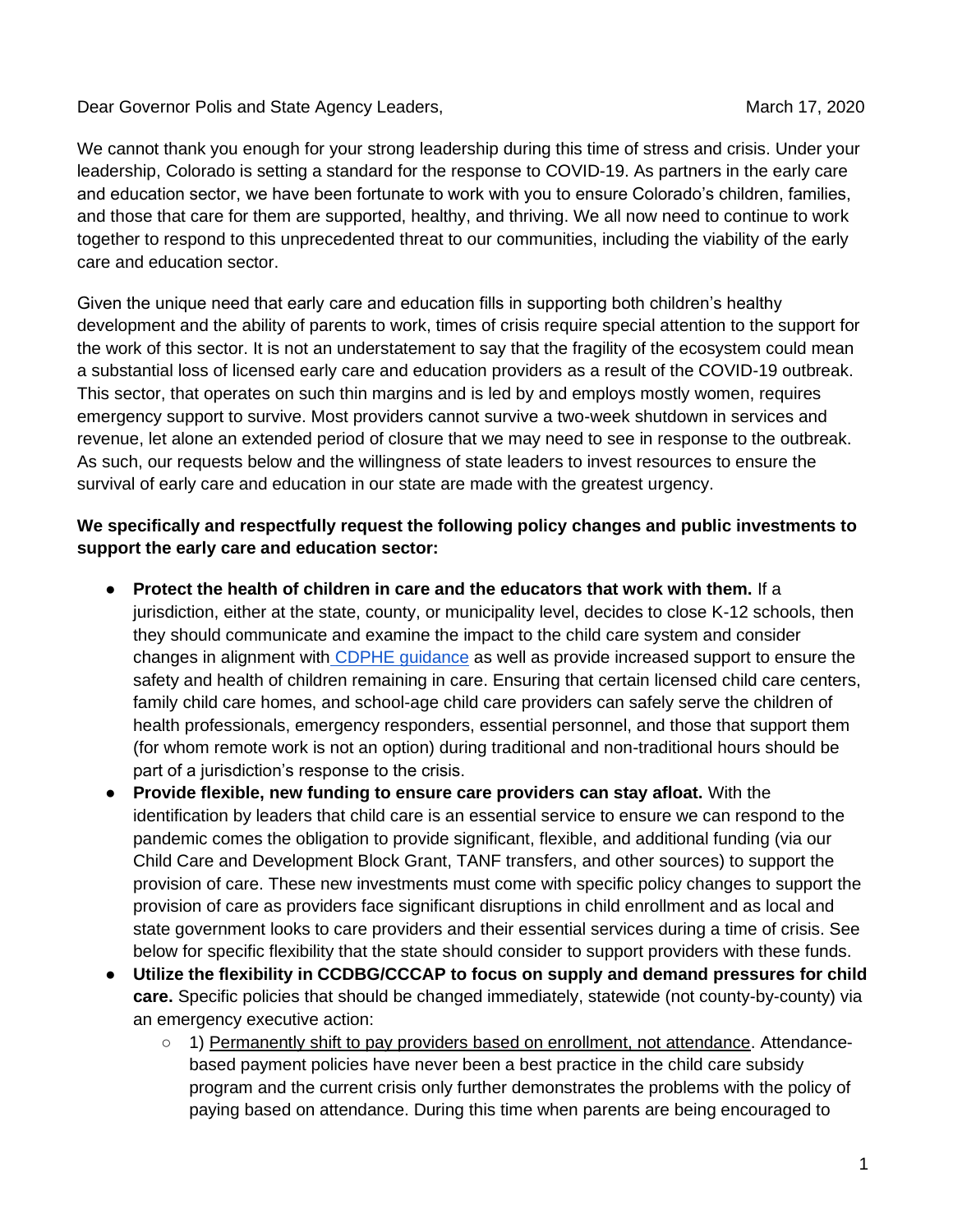work from home, public health officials are discouraging large gatherings, and some K-12 schools are closing, attendance-based policies do not make sense. In short, the most important shift that needs to happen today in the subsidy program is shifting payment to be based on enrollment and not attendance (or the functional equivalent which would be paying at least 22 absences per month if that is easier from a technology standpoint). There are CCDF funds approved in the federal budget that Colorado can utilize, likely underspending due to impact to the economy, and the fact that the budgets for the state and economy should already assume these families will be using care regularly. This change needs to happen statewide as the impact to the state of COVID-19 will be statewide and dramatically increase in the days and weeks ahead.

- $\circ$  2) Waive copays for parents. Parents who receive subsidies are already identified as needing assistance to achieve self-sufficiency. But these same families are seeing significant disruptions to their livelihood. Eliminating copays for child care will be vital to ensure parents can still access care as their economic circumstances are negatively impacted during this time.
- 3) Expand eligibility for subsidies to any professional whose work is vital to the response to the outbreak. Flexibility in CCDBG allows for rethinking eligibility policies during emergencies. The health of our communities and those most susceptible to complications from COVID-19 relies on a host of professionals, including medical, first responders, health care, long-term care, and those who support them such as janitorial staff, and others, being able to work. We cannot let child care be an obstacle to their critical service to our communities and state.
- $\circ$  4) Increase pay and other protections and benefits for those providing emergency care. Programs that remain open to serve those responding to the emergency should be supported with higher pay that is passed on to teachers in higher wages, guarantees for access to supplies and resources to keep environments safe and healthy, and assurances of paid family and sick leave if they have to take time off to maintain their own health or care for family members and to limit the spread of the virus.
- **Ensure the health and safety of children as demand for care increases throughout the crisis.** Any emergency child care that is created, expanded, or repurposed to meet the needs of children and families responding to the crisis must continue to protect the health and safety of children. Furthermore, for those providing care, there need to be additional commitments to the environmental safety and thoughtful policies to support hygiene, social distancing, and other strategies that support the health and well-being of children.
- **Intentionally include center and family child care in actions Colorado takes to soften the economic fallout of the pandemic.** Early care and education is essential to the viability of our state's economy. Supporting care providers across the mixed delivery system is vital to the future economic recovery of the state. Supports should include access to paid leave and unemployment compensation, mortgage forbearance, rent deferrals, utility and insurance payments, and other small business and nonprofit support strategies.
- **Adopt flexibility in timelines and expectations for state-managed programs including child care licensing, Colorado Shines, credentialing, and professional development.** Providers are worried about impacts to Colorado Shines ratings, coaching schedules, continuing education to meet credential requirements for licensing compliance, reduced coaching, child care health consultation compliance, and many other compliance requirements whose timelines will be disrupted by the pandemic. This flexibility in payment and coverage for the costs of food under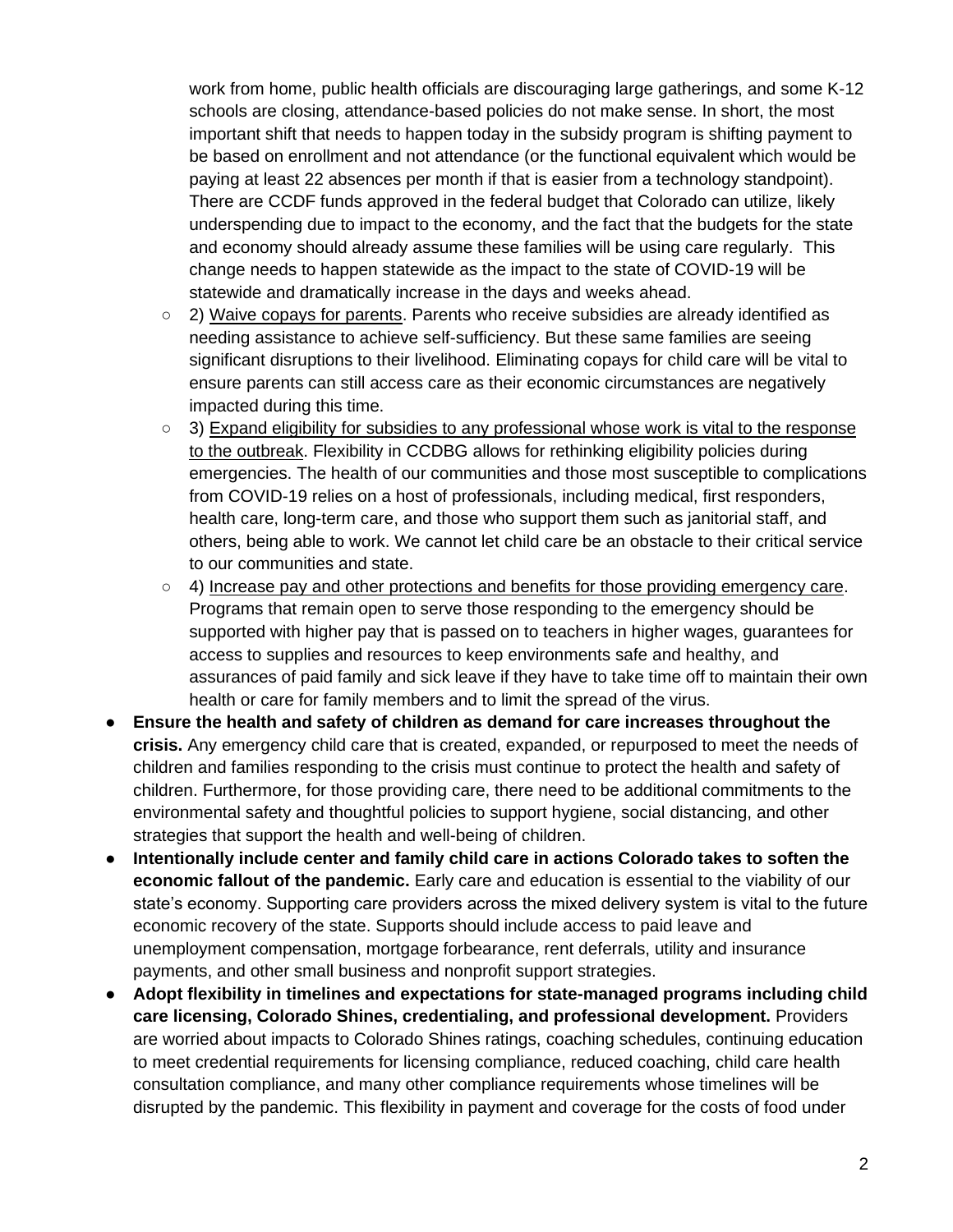CACFP will also help providers. Even moving a number of these to online (i.e., requiring keeping with current timelines for continuing education for professional credential via online PDIS and licensing requirements or complying with consultation visits) is not an answer if it doesn't also come with timeline flexibility. Many educators do not have reliable internet access and with care providers closing doors on the heels of the cancellation of the Rocky Mountain Early Childhood Conference (the largest source of professional development training), timelines and expectations need to be flexible.

Communicate frequently and directly on the array of questions care providers are asking. Other states (see Massachusetts for an exampl[e](https://www.mass.gov/service-details/coronavirus-covid-19-eec-frequently-asked-questions) [here\)](https://www.mass.gov/service-details/coronavirus-covid-19-eec-frequently-asked-questions) are putting forward comprehensive Q&A's to respond to provider concerns. We continue to face conflicting pressures between the goal of providing care and the messages sent by school district closures and need clear communication on why this guidance is different for early care and education providers that fall within closed school districts' catchment areas. This and other questions related to access to sanitation supplies for those who remain open, flexibility and waivers available in these environments for licensing/professional development/credentials/Colorado Shines/consultation, best practices for home based and center based providers with staff who fall into the at-risk populations, and others are contributing to uncertainty at a time of already greater uncertainty.

According to preliminary data from an NAEYC's survey in the past several days, "many child care centers and homes are not going to be able to survive a closure; up to a third in some states indicate they won't survive a closure of any period—another third won't survive a closure of more than two weeks. **In other words, a temporary closure is, for many, a permanent one**."<sup>1</sup>

Given the level of concern and crisis already facing this sector prior to this outbreak, your choices in the days and weeks ahead on the above topics will create "make or break" scenarios for many providers. We ask you to work quickly and thoughtfully and with the voices of providers and those that support them at the table to adopt the above changes as soon as possible.

Sincerely,

Bent County Early Learning Center Bell Policy Center Bright by Text Charlotte M. Brantley Colorado Association for the Education of Young Children Colorado Center on Law and Policy Colorado Children's Campaign Colorado Succeeds Colorado Teen Parent Collaborative Constellation Philanthropy David and Laura Merage Foundation Denver's Early Childhood Council Denver Preschool Program Early Childhood Council of Larimer County Early Childhood Councils Leadership Alliance (ECCLA) Early Learning Ventures The ECHO and Family Center Early Childhood Council

<sup>1</sup> [https://drive.google.com/file/d/1VzAZI4UvbAYG8nsiO\\_DJGU3Rp41F1k0y/view](https://drive.google.com/file/d/1VzAZI4UvbAYG8nsiO_DJGU3Rp41F1k0y/view)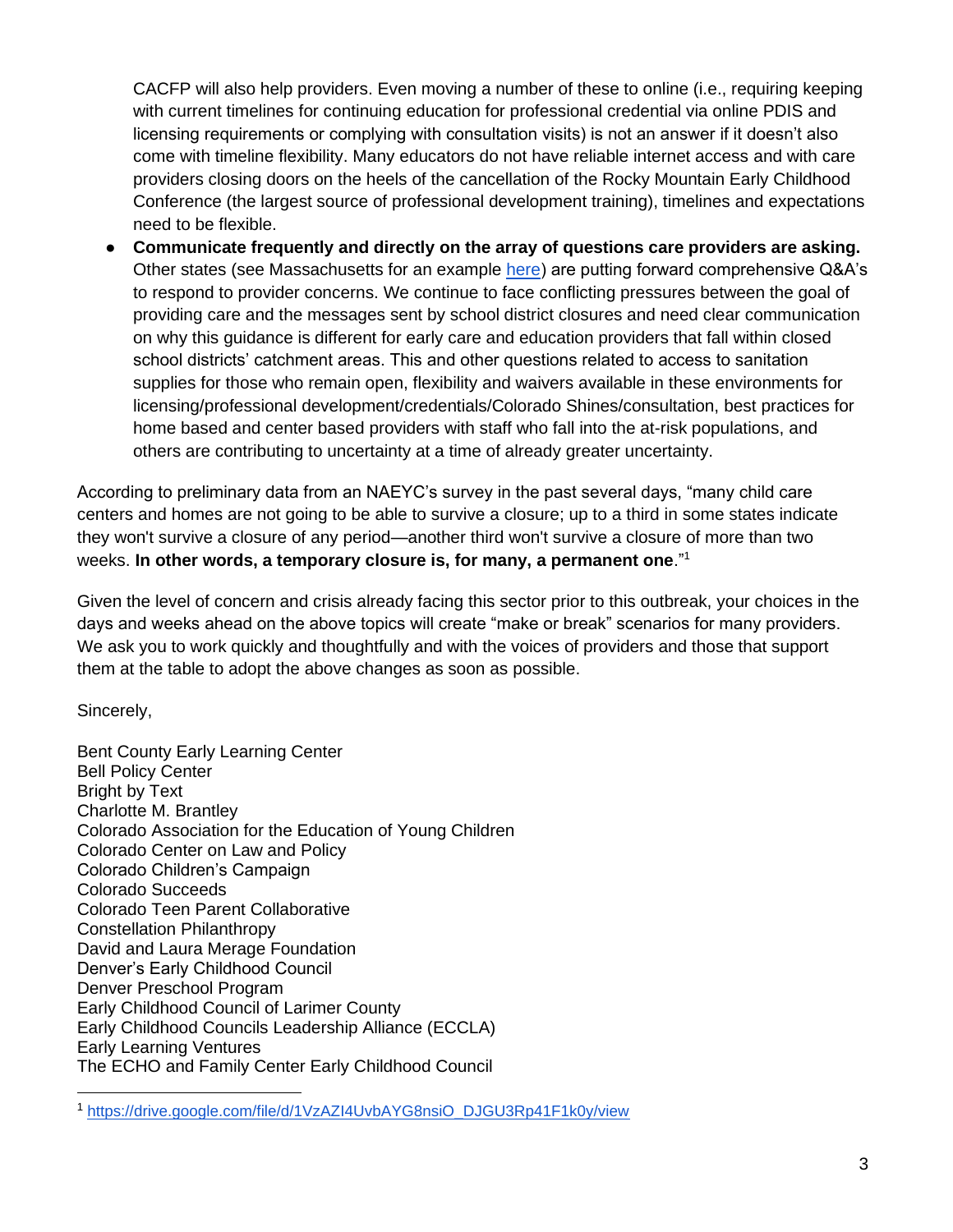Executives Partnering to Invest in Children (EPIC) Healthy Child Care Colorado Invest in Kids Mile High Early Learning National Wildlife Federation: Early Childhood Health Outdoors Parent Possible Save the Children Action Network The Early Childhood Council of Boulder County The Women's Foundation of Colorado Westminster Public Schools

## **Appendix of Specific Policy Changes to CCDBG/CCCAP**

Specific policies Colorado's Department of Human Services and county departments of human and social services should adopt during the outbreak:

- Adjust payment policies so they are based on enrollment of children rather than actual attendance, as allowed under Section 98.45(l)(2) of the final rule. This will allow sick children and parents to stay home without disrupting revenue for providers who already experience precarious operating budgets. This will mean that providers can also operate to provide care to medical professionals required to work during the outbreak.
	- $\circ$  At its option, CDHS may pay providers based on a child's enrollment rather than attendance (45 CFR 98.45(l)(2)(i)). The statutory requirement at section 658E(c)(2)(S)(ii) of the Child Care and Development Block Grant (CCDBG) Act requires Lead Agencies to support the fixed costs of providing child care services by delinking provider payment rates from an eligible child's occasional absences due to holidays or unforeseen

circumstances such as illness, to the extent practicable.<sup>[1]</sup>

- Use of CCDF quality funds, state dollars, or transferred TANF dollars to help providers cover the costs of maintaining their operations safely during this time, including necessary sanitation equipment, supplies and services; substitute caregivers; paid leave for affected staff; copayments for coronavirus tests; grants to cover operational costs in the event of closure; and other expenses providers and educators will occur as the result of coronavirus spread. Note that we are not suggesting TANF dollars be used at the expense of meeting families' need for cash assistance, but is an available transfer/reserve. **Note that CCDF quality dollars can support the supply of child care during a crisis and therefore do not require specific eligibility determinations for families utilizing this care.**
	- CDHS may also use CCDF quality dollars to provide temporary grants or assistance to impacted providers to retain the child care supply during periods of closures. These funds can also be prioritized to the providers willing to open their doors to medical professionals requiring care during the outbreak and ensure that these programs remain viable after the

outbreak has cut their revenue dramatically.<sup>[2]</sup>

○ CDHS can use quality dollars to provide immediate assistance to impacted families/providers, even if they are not on CCDF. Such an expenditure could be viewed as a necessary to retain the child care supply during the State's shutdown. This does not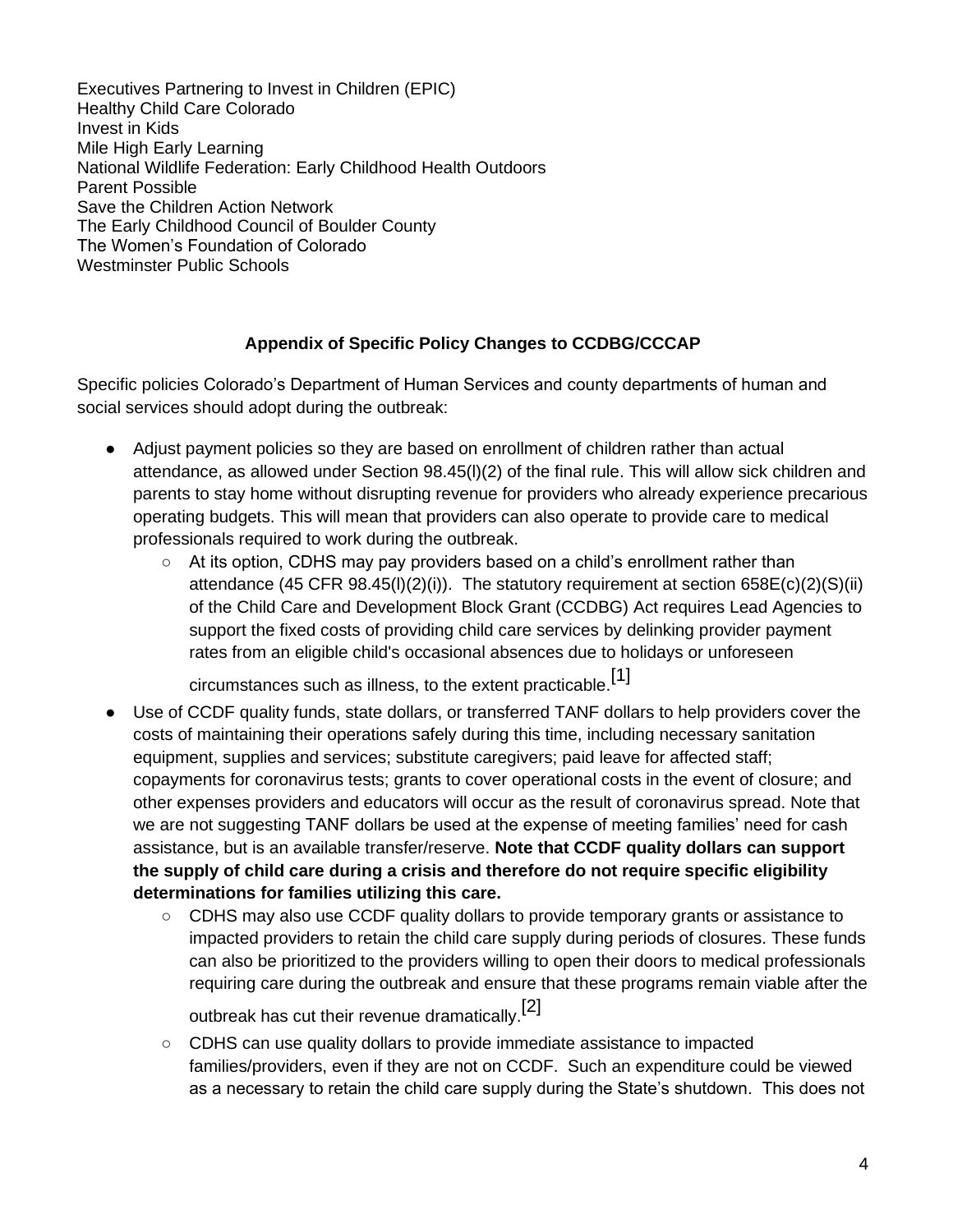require a waiver, but could require a Plan amendment.<sup>[3]</sup> As a secondary option, CDHS may apply for a waiver to use CCDF funds to provide direct services to families who do not meet CCDF eligibility requirements and/or providers who do not meet CCDF health and safety requirements.

- CDHS can broaden its definition of protective services to permit emergency eligibility. A child in a family that is receiving, or needs to receive, protective intervention is eligible for child care subsidies even if the parent is not working or in education or training. Furthermore, CDHS has the option to waive the income eligibility requirements for children who receive or need to receive protective services, if determined to be necessary, on a case-by-case basis. In emergency situations, CDHS has the option of deeming impacted children to be in need of protective services and therefore, the eligibility requirements (e.g., income threshold, work/training requirement) could be waived. This does not require a waiver but could require a Plan amendment.
- Waive any state policies that terminate child eligibility based on a specific number of absent days, within their 12-month eligibility policy. This will allow parents to make the important decision to keep sick or exposed children home, curtailing the spread of the virus without jeopardizing their eligibility for child care assistance and also allow parents of medical professionals facing variable schedules and the potential to need to quarantine themselves should they be exposed to rejoin the work force as needed.
- Temporarily suspend redetermination of family eligibility for child care services, and work with partner agencies to do the so for WIC, SNAP, Medicaid, and TANF to ensure that temporary changes in family workforce participation, earnings, or other factors due to COVID-19 do not impact family eligibility.

## **Actions in other states**

- Subsidy policy changes: waive co-pays; increase eligibility to 85% of SMI, payments during closure and based on enrollment, not attendance if providers remain open (PA, OR, others).
- Tracking child care closures: asking providers to contact 211 and their licensing specialists, so information is as up to date as it can be for families.
- Emergency temporary rules, re: licensing requirements: here's what's under consideration in Oregon -- modest changes to group size/ratios (not for infants), preliminary background checks and other flexibility for providers regarding staff quals so they can hire subs.
- Emergency temporary rules on emergency child care for first responders, so we can have some safeguards in place
- Communication w/ state funded Head Start/Early Head Start and state prek that we will pay during closure, and waive service hour requirements
- [Social distancing guidance](https://drive.google.com/file/d/1ikBiqI-OM_mllxdlTdkWU7OgIJJK3XpU/view) required for ECE programs to stop training that isn't online, parent meetings, other activities, etc.
- Most Head Starts seem to have closed some states are surveying them to see which Head Starts are available to provide child care for first responders w/ young children – either facility or staff. States will need supplemental funding for this.
- Planning for emergency child care for 1<sup>st</sup> responders in closed public schools (OR). As has been stated, critical to work with health care and long term care providers to estimate demand by location, age, etc.